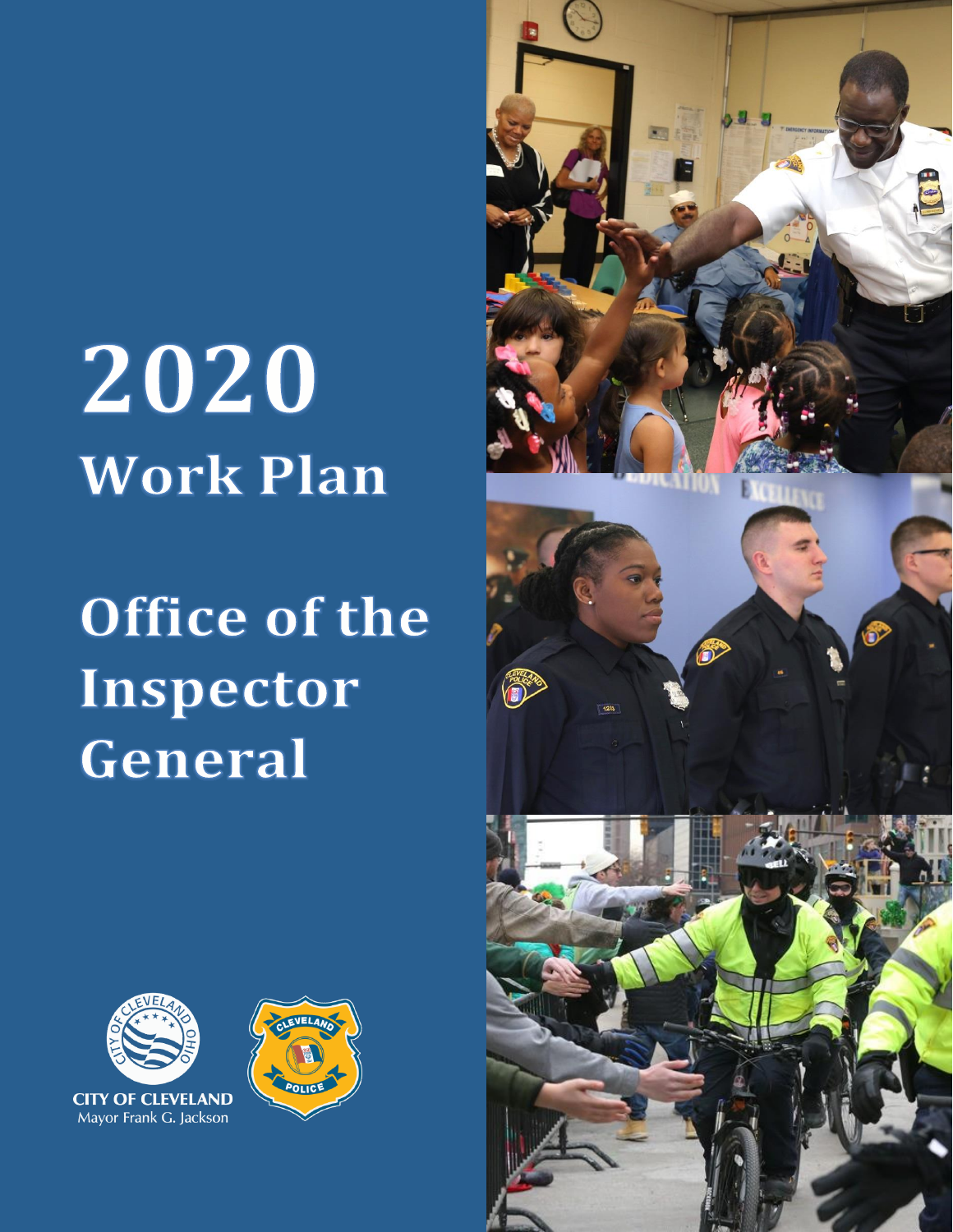

Christopher Paul Viland, Esq.

# **Contents**

| 1. |                |  |
|----|----------------|--|
|    | a.             |  |
|    | b.             |  |
|    | $\mathbf{c}$ . |  |
| 2. |                |  |
|    | a.             |  |
|    | b.             |  |
|    | $\mathbf{c}$ . |  |
|    | d.             |  |
|    | e.             |  |
| 3. |                |  |
| 4. |                |  |
|    | a.             |  |
|    | b.             |  |
|    | c.             |  |
|    | d.             |  |
|    | e.             |  |
| 5. |                |  |
|    | a.             |  |
|    | b.             |  |
|    | c.             |  |
| 6. |                |  |
| 7. |                |  |
| 8. |                |  |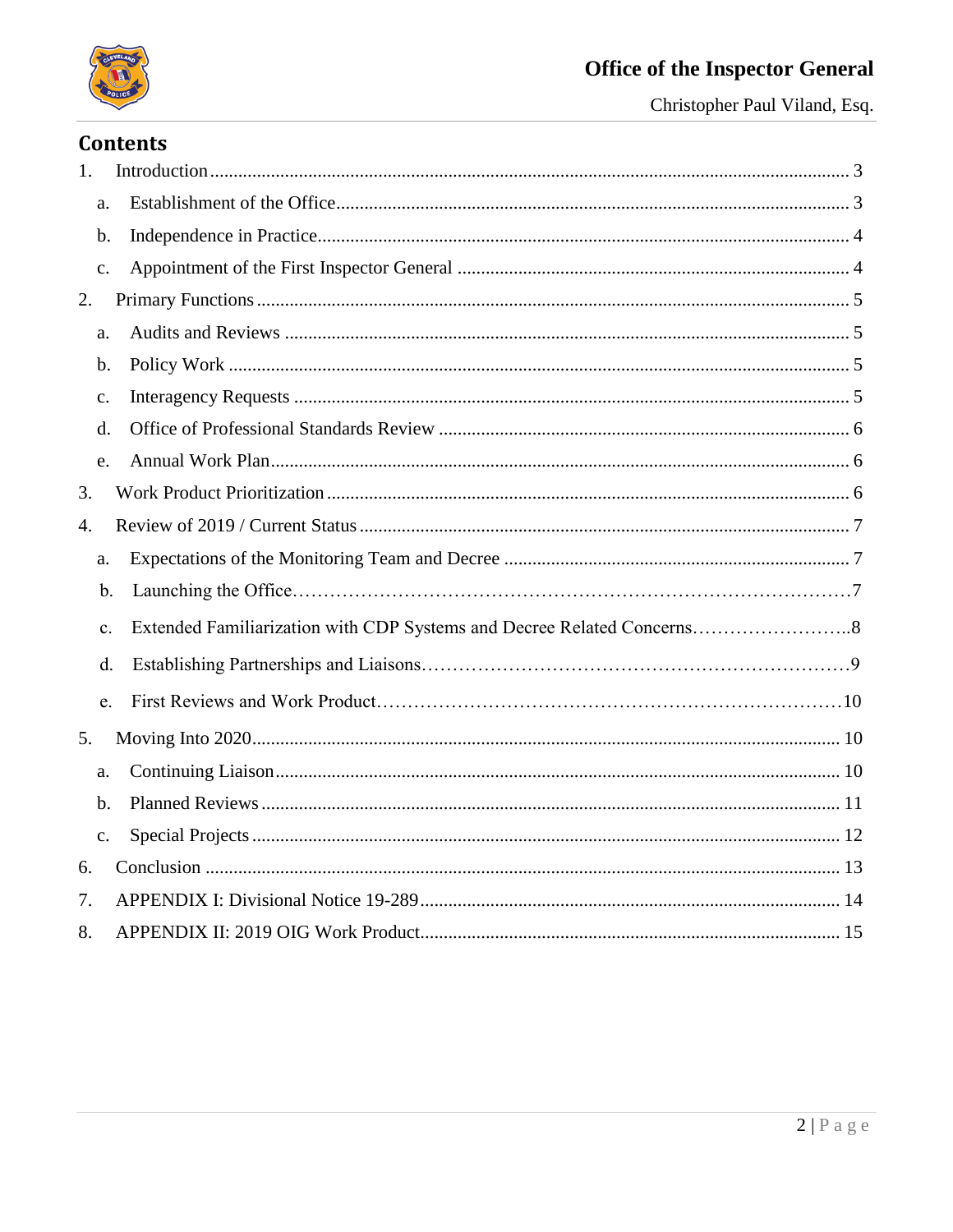

 $\overline{a}$ 

#### <span id="page-2-1"></span><span id="page-2-0"></span>**1. Introduction**

a. Establishment of the Office

After full and complete voluntary negotiation between the United States Department of Justice and the City of Cleveland encompassing various operations of the Division of Police (CDP), a settlement agreement was entered into that has been memorialized in a Consent Decree ("Decree") that went into effect on June  $12$ ,  $2015<sup>1</sup>$ . Paragraphs 250 through 256 of that Decree establish the position of the Police Inspector General (IG) of the Cleveland Division of Police.

The Decree specifically enumerates duties of the IG that include the authority to do the following:

- i. Review CDP policies and practices to determine compliance with state and federal law, effectiveness, consistency with principles of bias-free and community policing and procedural justice; whether they promote public and officer safety, and whether they are achieving the goals of the Decree;
- ii. Audit compliance with policies and procedures;
- iii. Conduct investigations;
- iv. Analyze trends;
- v. Develop specific recommendations for reform concerning policies, procedures, practices, training, and equipment to improve police services and accountability;
- vi. Analyze investigations conducted by the Office of Professional Standards (OPS) to determine whether they are timely, complete, thorough, and whether recommended dispositions are supported by the preponderance of the evidence;
- vii. Collect and analyze all sustained findings and the discipline imposed, including the use of mitigating and aggravating factors, to assess disciplinary trends and to determine whether discipline is consistently applied, fair, and based on the nature of the allegation, and;
- viii. Make reports and recommendations for reform publicly available.

The IG also has the authority to conduct investigations, analyze trends, and make reports and recommendations, as appropriate, at the request of the Chief of Police or the Mayor; and, may also receive recommendations for additional inquiries from the Community Police Commission (CPC) through the Chief of Police, the Mayor, or the Director of Public Safety.

<sup>1</sup> *United States of America v. City of Cleveland*, United States District Court, Northern District of Ohio, Eastern Division, 1:15 CV 01046.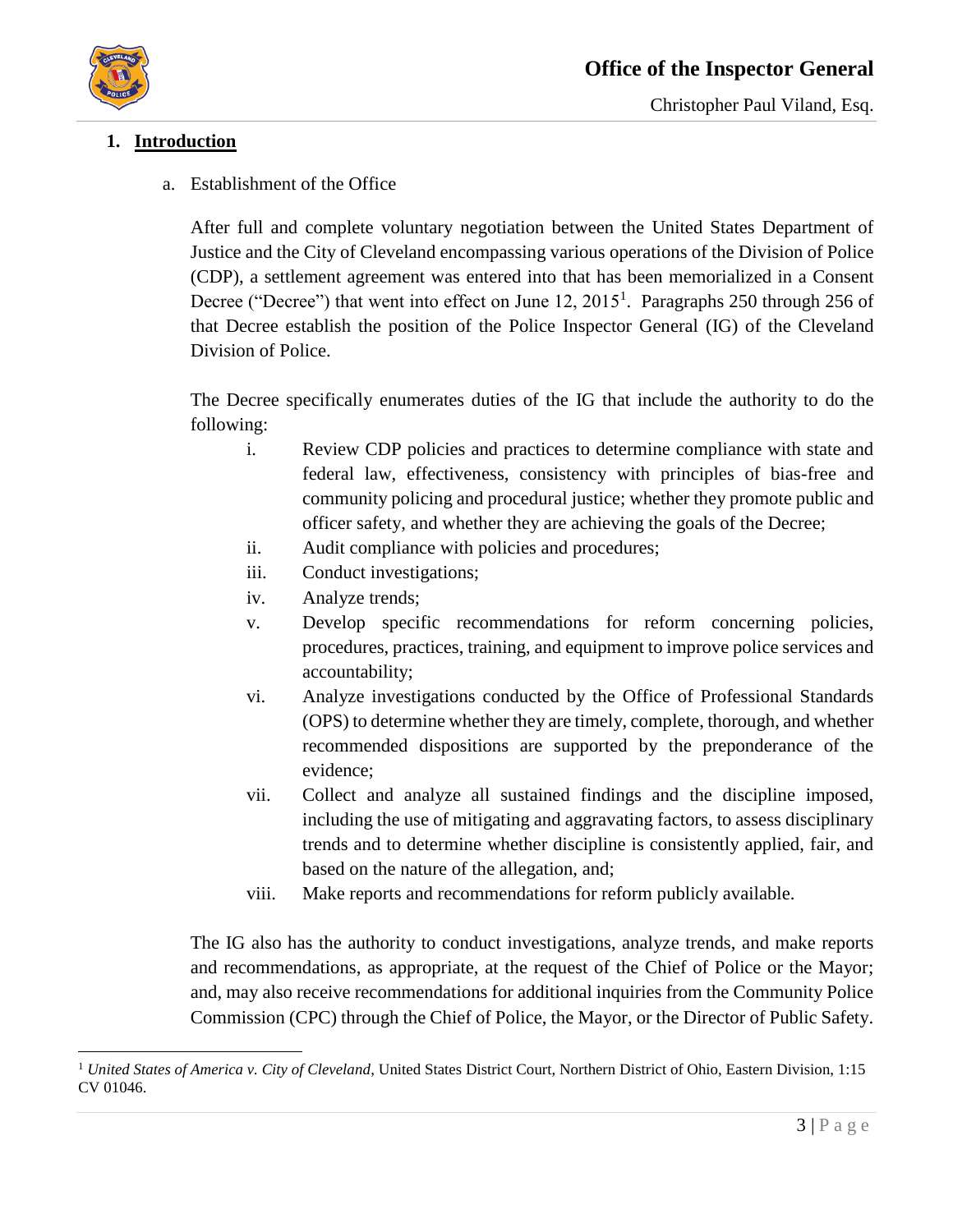

<span id="page-3-0"></span>b. Independence in Practice

In order to effectively and successfully meet all the requirements of the Decree and to ensure that the CDP maintains a positive course in prioritizing police reform, the City of Cleveland has established an Office of the Police Inspector General (OIG) that exhibits independence in practice in several ways, including the requirement that the Inspector General not have been a former member of the Division.

The budget for the operations of the office are visible as separate line items in the annual budget of the City in order to provide a transparent method of assurance that the office has sufficient independence and resources to meet the goals of the Decree.

The office has access to all CDP documents, databases and information necessary to perform its established functions pursuant to the Decree.

The Police Inspector General lies outside the chain of command of the CDP, making reports and recommendations directly to the Chief of Police.

<span id="page-3-1"></span>c. Appointment of the First Inspector General

After a lengthy search, Mayor Frank G. Jackson, Director of Public Safety Michael McGrath and Police Chief Calvin D. Williams announced the appointment of Christopher Paul Viland as the first Police Inspector General for the Cleveland Division of Police on September 3, 2019. Mr. Viland came to the City of Cleveland with an extensive background in law enforcement, having served most recently as the Chief of Police in Solon, Ohio, the President of the Cuyahoga County Police Chiefs Association, and Commissioner on the Ohio



Organized Crime Investigations Commission appointed by the Governor; as well as necessary legal experience, having obtained his J.D. *summa cum laude* from the Cleveland-Marshall College of Law, practicing as an attorney and serving as a magistrate with the Bedford Municipal Court.

The IG's vision of the office is that of a collaborative advisory body and internal quality control arm of the Division. The vision of the Decree in promoting the public's trust and confidence in the CDP is primary while utilizing the principles of Community and Problem-Oriented Policing and being driven by collected data.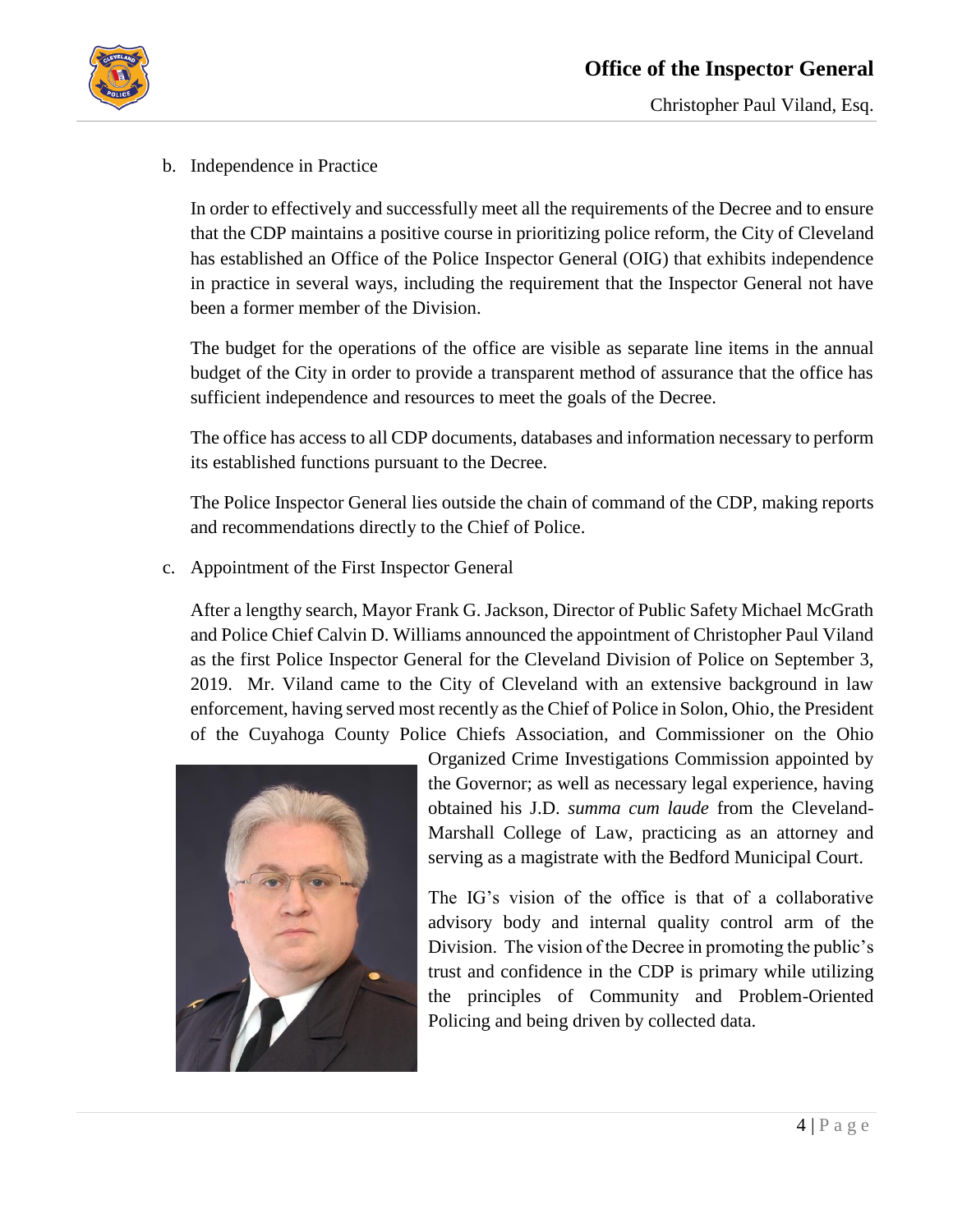

#### <span id="page-4-0"></span>**2. Primary Functions**

In fulfilling the duties proscribed in the Decree, the OIG is required to audit, review, analyze, investigate and make recommendations on various aspects of Division operations and those of the Office of Professional Standards (OPS) as informed by community engagement and partnerships through various types of work product.

<span id="page-4-1"></span>a. Audits and Reviews

Audits are an important tool employed by the OIG and tend towards being highly resource intensive due to the level of detail to meet recognized standards as well as the size and scope of the organization. The Decree identifies an organizational aspect specifically for audit, that being: compliance with policies and procedures. Audits will generally be performed by qualified personnel to Generally Accepted Government Auditing Standards (GAGAS).

Reviews are equally as important in determining compliance as audits, however, are less resource dependent and intensive as not all auditing standards are required for satisfactory completion and reporting. Often this is due to limited time, scope, or resources. The Decree identifies CDP policies and practices as the primary but not sole focus of review.

<span id="page-4-2"></span>b. Policy Work

The OIG is charged with determining compliance with policy and procedure as well as with making recommendations concerning those policies and procedures along with other aspects of CDP operations. Necessarily, the OIG will work closely with CDP personnel, especially in the Policy and Procedures Unit in making recommendations for new policy or modification and amendments to old policy to ensure compliance with the Decree and meeting its overarching goals and aspirations. This type of work encompasses all activities around CDP policy and procedure except audits or reviews of compliance.

<span id="page-4-3"></span>c. Interagency Requests

It is recognized that there are numerous entities working under the auspices of the Decree to accomplish its lofty goals and mission. Some of these including the Community Police Commission and the Office of Professional Standards have specific stakeholder roles as delineated in the Decree. Should these agencies make a request through the Chief of Police, the Director of Public Safety, or the Mayor for action by the OIG, the OIG will make every attempt to assess and advise whether, in the opinion of the OIG, the project should be accepted, declined, or deferred. Deferral is reserved for those requests wherein the topic is appropriate for OIG oversight but circumstances prevent immediate action (i.e. lack of collected data, constraints on OIG resources, timeliness, etc.).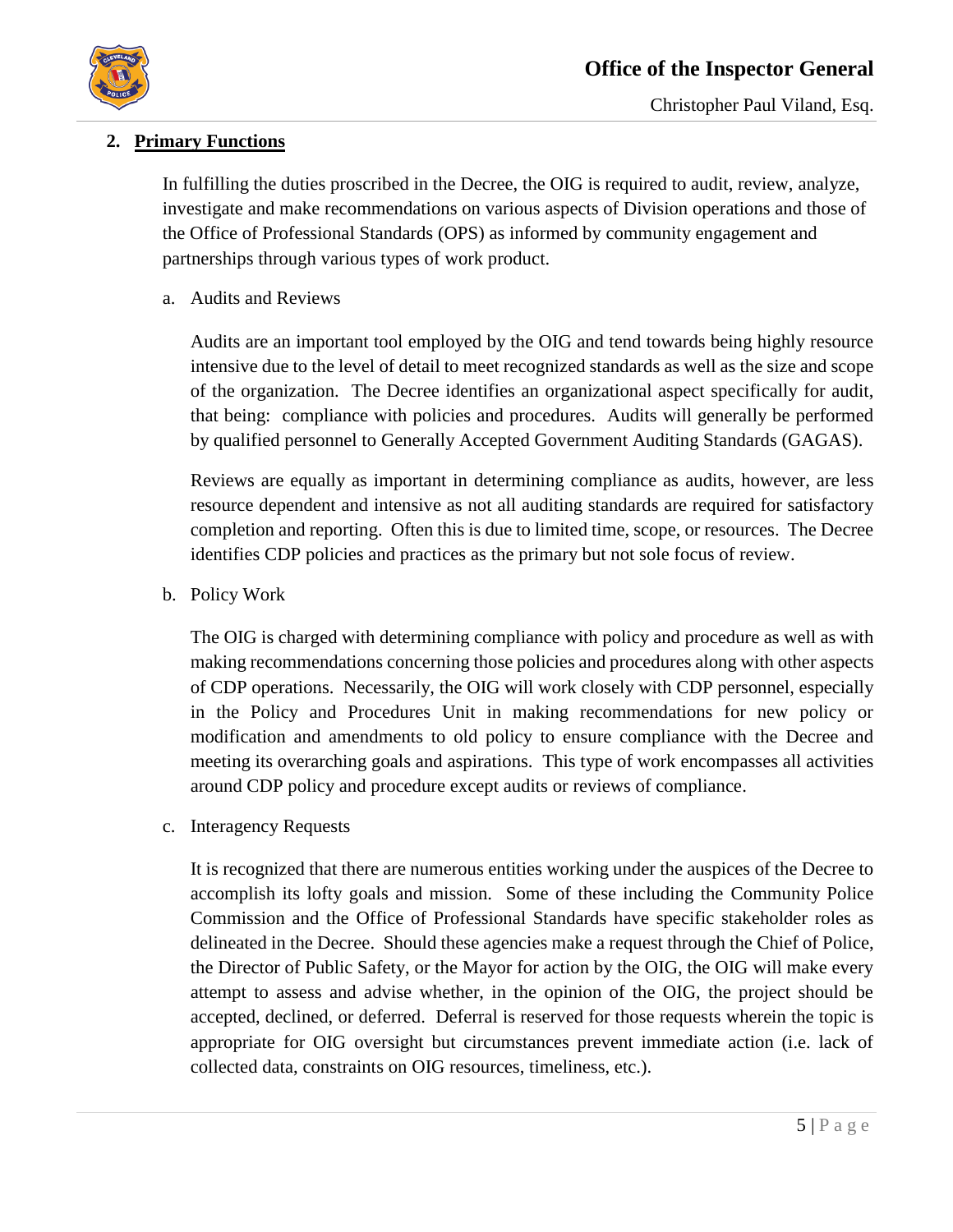<span id="page-5-0"></span>d. Office of Professional Standards Review

The Decree provides the IG with specific authority to analyze investigations conducted by the OPS to determine whether they are timely, complete, thorough, and whether recommended dispositions are supported by the preponderance of the evidence.

<span id="page-5-1"></span>e. Annual Work Plan

The OIG will create an annual Work Plan submitted to the Chief of the Division by January 15 of each calendar year which will identify topics which the OIG intends to devote staff and resources to during the year. This Work Plan may be modified at various times during each year to accommodate unforeseen circumstances, emergent issues, budget and staffing constraints, and reconfiguring and balancing of priorities over time. The Work Plan will take into account any information provided by stakeholders, especially through the office of the Mayor, Director of Public Safety, or Chief of Police. The Work Plan will also present summaries of activities completed or pending from prior years' work.

#### <span id="page-5-2"></span>**3. Work Product Prioritization**

a. Risk Assessment Methodology

The OIG has a limited staff and amount of resources. The OIG will use its limited resources to achieve the greatest return to the City and the Division by utilizing prioritization methods. The OIG will assess scheduled or requested work product for prioritization using a risk matrix methodology wherein severity of impact and likelihood of event are the driving factors in determining risk. Prioritization will be assessed and informed by the OIG using the risk assessment matrix below:

|            |                      | <b>Impact</b>  |                |                |               |               |
|------------|----------------------|----------------|----------------|----------------|---------------|---------------|
|            |                      | Negligible     | Minor          | Moderate       | Significant   | Severe        |
|            | Very Likely          | <b>Low Med</b> | <b>Medium</b>  | <b>Med Hi</b>  | High          | High          |
|            | Likely               | Low            | <b>Low Med</b> | <b>Medium</b>  | Med Hi        | High          |
| Likelihood | Possible             | Low            | <b>Low Med</b> | <b>Medium</b>  | <b>Med Hi</b> | <b>Med Hi</b> |
|            | Unlikely             | Low            | <b>Low Med</b> | <b>Low Med</b> | <b>Medium</b> | <b>Med Hi</b> |
|            | <b>Very Unlikely</b> | Low            | Low            | <b>Low Med</b> | <b>Medium</b> | <b>Medium</b> |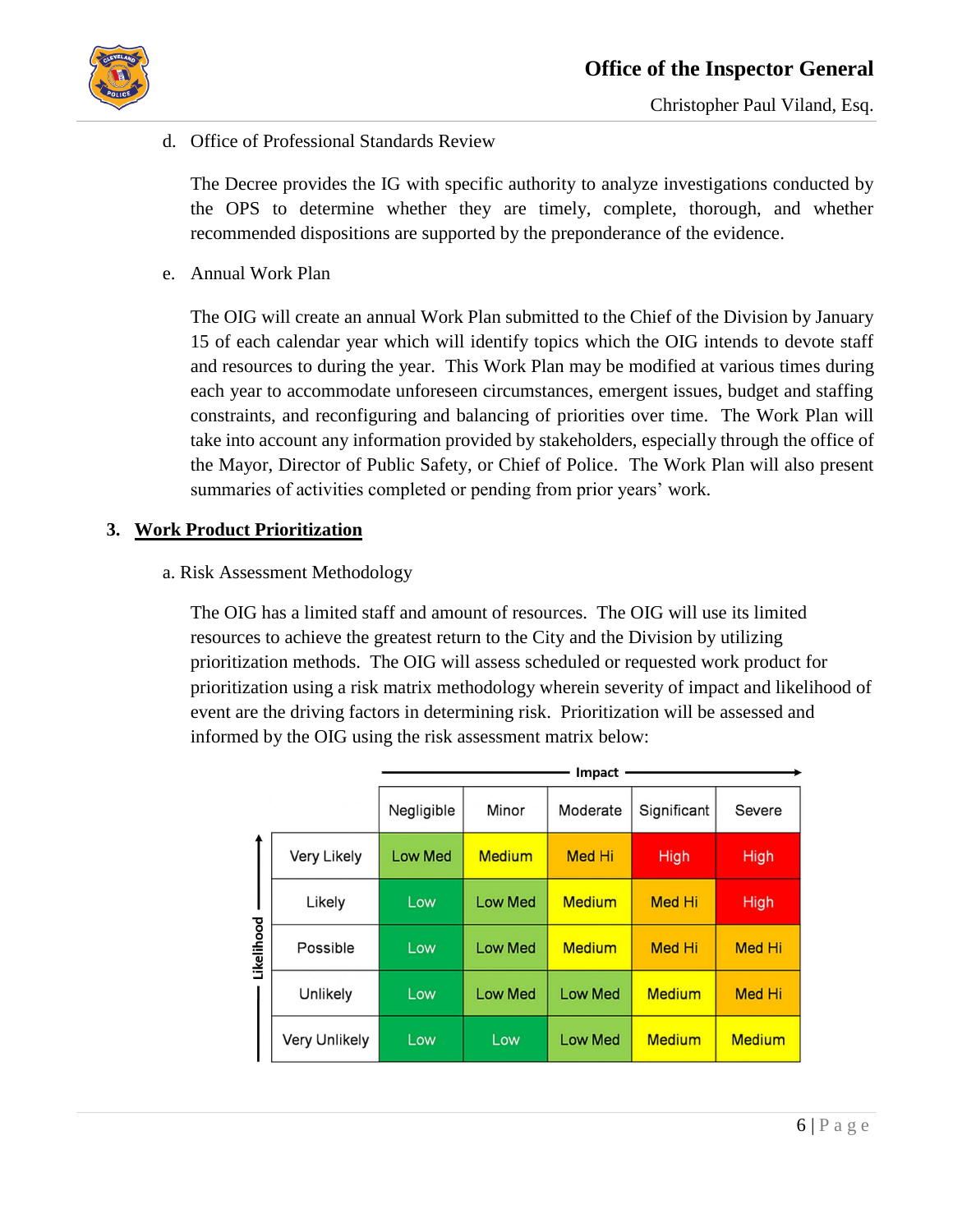

Additionally, the following considerations will become part of the prioritization process:

- i. Organizational vulnerability to fraud, other crimes, waste, abuse or mismanagement.
- ii. The needs and priorities of the CDP, the Department of Public Safety and the City of Cleveland.
- iii. The benefits likely to accrue from OIG work, including improvement in internal controls; improvement in economy, efficiency and effectiveness; detection and prevention of fraud, waste, abuse and mismanagement; and cost recovery.
- iv. Cost effectiveness, or the cost benefit analysis of the anticipated work.
- v. Possibility of alternative OIG actions, for example, systemic review vs. individually identified problem review.

#### <span id="page-6-1"></span><span id="page-6-0"></span>**4. Review of 2019 / Current Status**

- a. Expectations of the Monitoring Team and Decree
	- i. The Court Approved Fourth Year Monitoring Plan set forth a goal of hiring an Inspector General after candidate review by June 30,  $2019^2$ . And, while that timeline was not met specifically, a candidate was identified and hired as of September 3, 2019 (*Appendix I)*.
	- ii. Additionally, the Fourth Year Plan set forth a goal of submitting a proposed annual budget for the OIG for the 2020 budget year to the monitoring team and the Department of Justice by November 1, 2019<sup>3</sup>. That goal was met to expectations.
- b. Launching the Office

The Division has provided physical office space on the  $6<sup>th</sup>$  floor of the headquarters building, not only for the IG individually, but also for future staff as they are brought into the office. Upgrading locks and security, installation of phones and computer network equipment, installation of printing and scanning capabilities, arrangements for vehicle transportation,

 $\overline{a}$ 

<sup>2</sup> Cleveland Police Monitoring Team, Fourth Year Monitoring Plan (3-14-19), *US v. City of Cleveland*, US District Court, N.D. Ohio, Case No. 1:15-CV-01046 at item 137.

<sup>3</sup> *Id*. at item 138.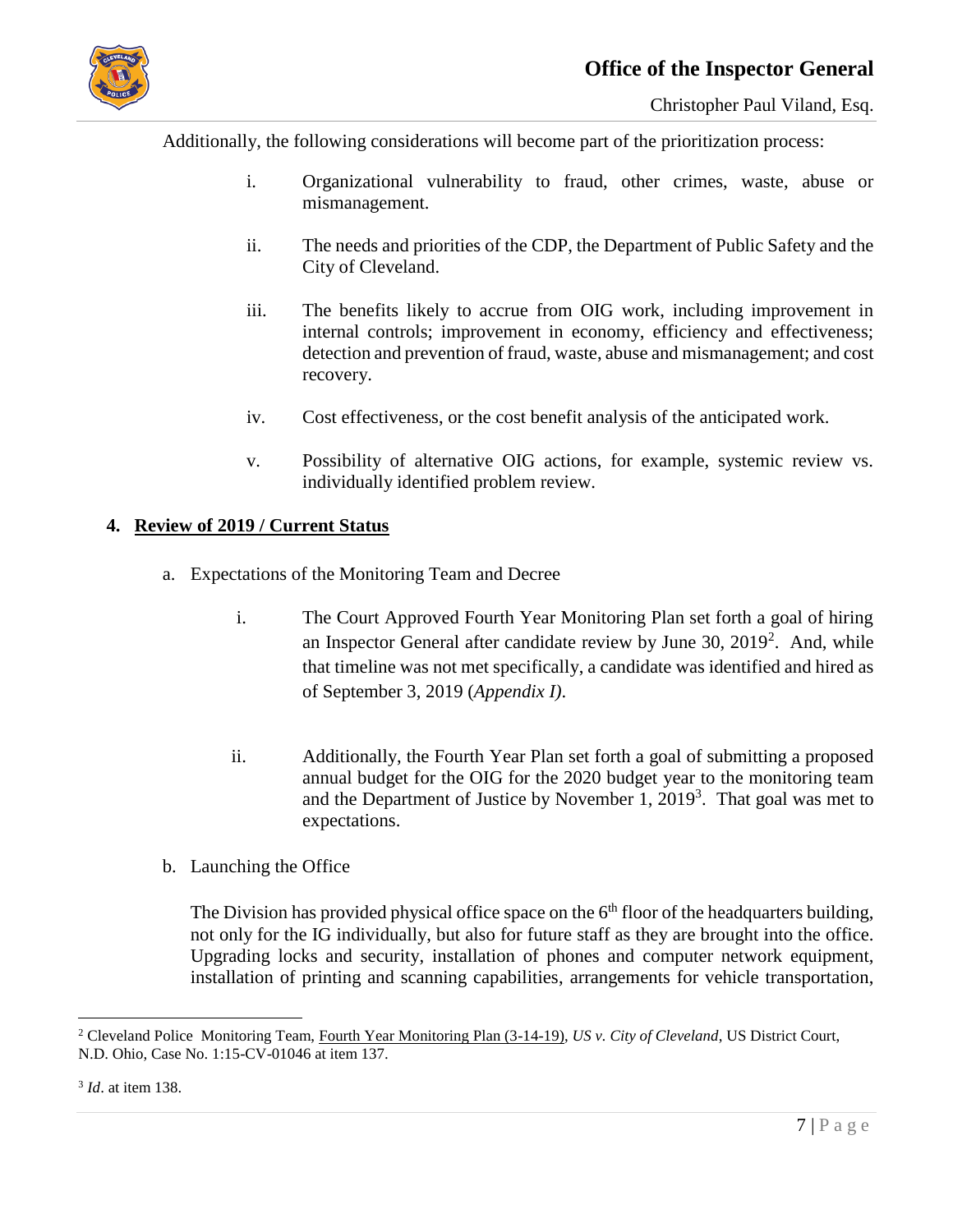

and first purchases of office furniture began by the fourth quarter of 2019. The office was also provided access to the International Association of Chiefs of Police online database for research and policy development purposes.

The new IG successfully completed all City required mandatory new hire compliance trainings as well as obtaining clearances and access to various CDP facilities, data, and software systems.

And, most importantly, the IG created and drafted the Manual of Duties and Authorities for the Office of the Inspector General, setting up the best practices and procedures for all personnel assigned to or detailed to the office as it moves into the future.

c. Extended Familiarization with CDP Systems and Decree Related Concerns

In order to expedite understanding of internal systems, goals and expectations of the Decree and its effects, and the concerns of other stakeholders, during the  $4<sup>th</sup>$  quarter of 2019, the new IG completed the following action items:

- i. Participated in ride-alongs with patrol officers and supervisors in various Districts in the Division as well as introductions at various district roll calls.
- ii. Met individually with District Commanders and others in the command staff to inform the establishment of the office, build relationships and exchange information.
- iii. Attended various Division training sessions which presented information and policies updated through conditions in the Decree.
- iv. Met with the entire staff of the Office of Professional Standards by way of introduction in order to initiate working relationships and prepare for future interactions and oversight.
- vi. Participated in bi-weekly City compliance team meetings to learn all aspects of ongoing Decree compliance and begin assuming responsibility for IG related issues.
- vii. Participated in monthly monitoring team meetings, including members of the D.O.J. to begin relationship building and become aware of stakeholder expectations.
- viii. Met with crime analysis unit, the Data Collections and Analysis Coordinator and members of the CWRU data team for in-depth introduction into the current software and data usage for the Division.
- ix. Began regular attendance at disciplinary hearings held in both the Chief's Office as well as the office of the Director of Public Safety. Initiated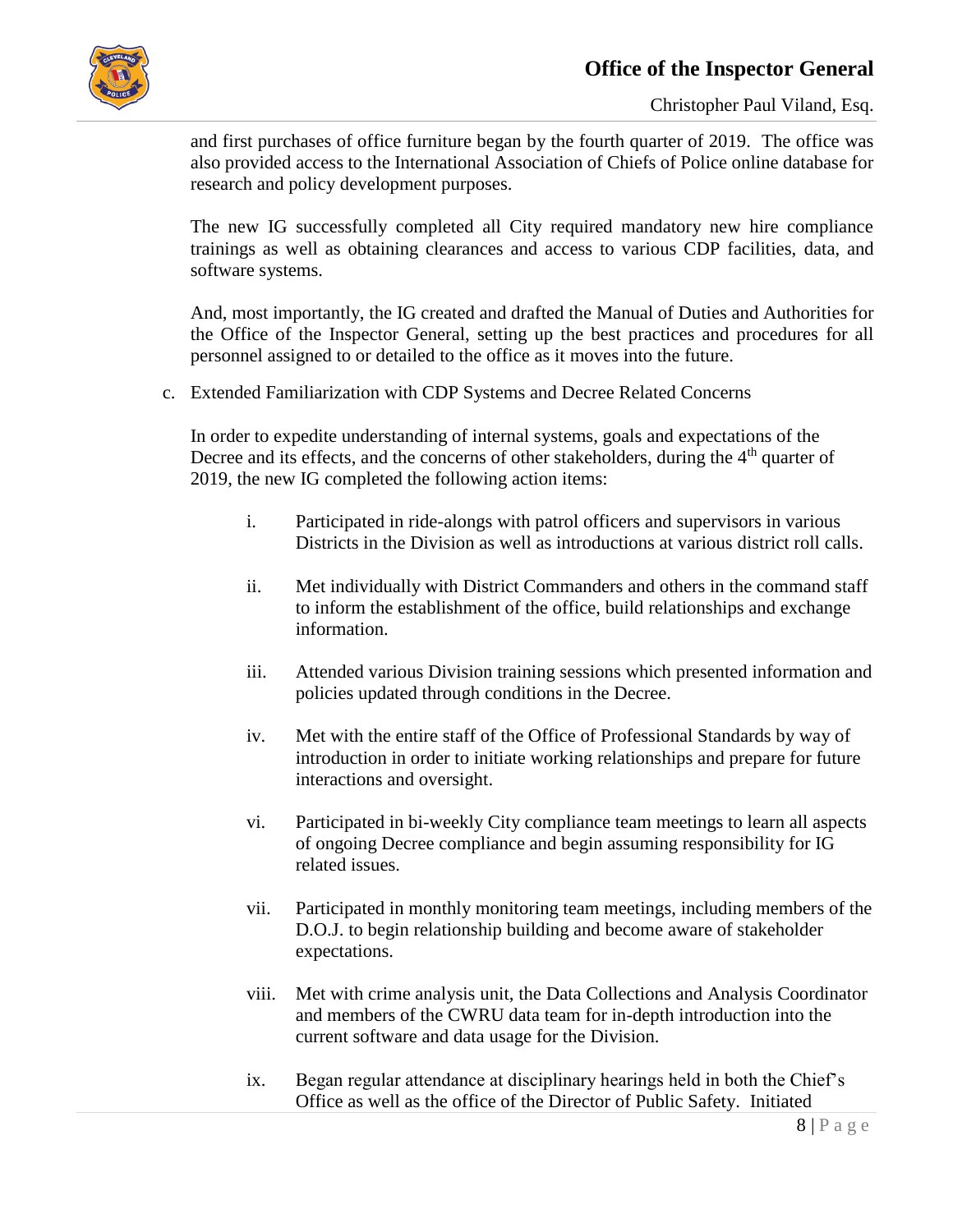

relationships with the Case Prep Unit to learn as much as possible about the Division's disciplinary processes.

- x. Met representatives of the CPPA, Black Shield Police Association, and the Hispanic Police Officers' Association by way of initial introduction and informing of the office.
- xi. Regularly attended Division command staff meetings.
- xii. Met with representatives of the City Finance Department to learn general budget and purchasing procedures.
- xiii. Met with the City Secretary of Civil Service Commission to learn general hiring practices and plan for onboarding of staff in 2020.
- xiv. Reviewed the entirety of the current Division General Police Orders to begin familiarization with the current state of policy and procedure.
- xv. Initiated working relationship with the Internal Affairs Unit, especially as regards to developing Decree compliant policy and procedures.
- xvi. Began working with the Division's Bureau of Compliance, Inspections Unit and Policy and Procedures Unit regarding policy and compliance issues.
- d. Establishing Partnerships and Liaisons

As part of informing stakeholders of the new office and initiating best practices and procedures, the IG contacted and / or met with the following persons, entities, or organizations:

- i. Became a member of the National Association for Civilian Oversight of Law Enforcement (NACOLE).
- ii. Became a member of the national Association of Inspectors General.
- iii. Met with the staff of the Cuyahoga County Inspector General's Office by way of initial introduction and informing of the office.
- iv. Met with City department of Internal Audit to inform of the establishment of the office and begin liaison and relationship building.
- v. Exchanged information and / or did a thorough review of published work of analogous offices established through the action of the USDOJ, including, but not limited to the Seattle Office of Inspector General and the Office of Inspector General Los Angeles Police Commission.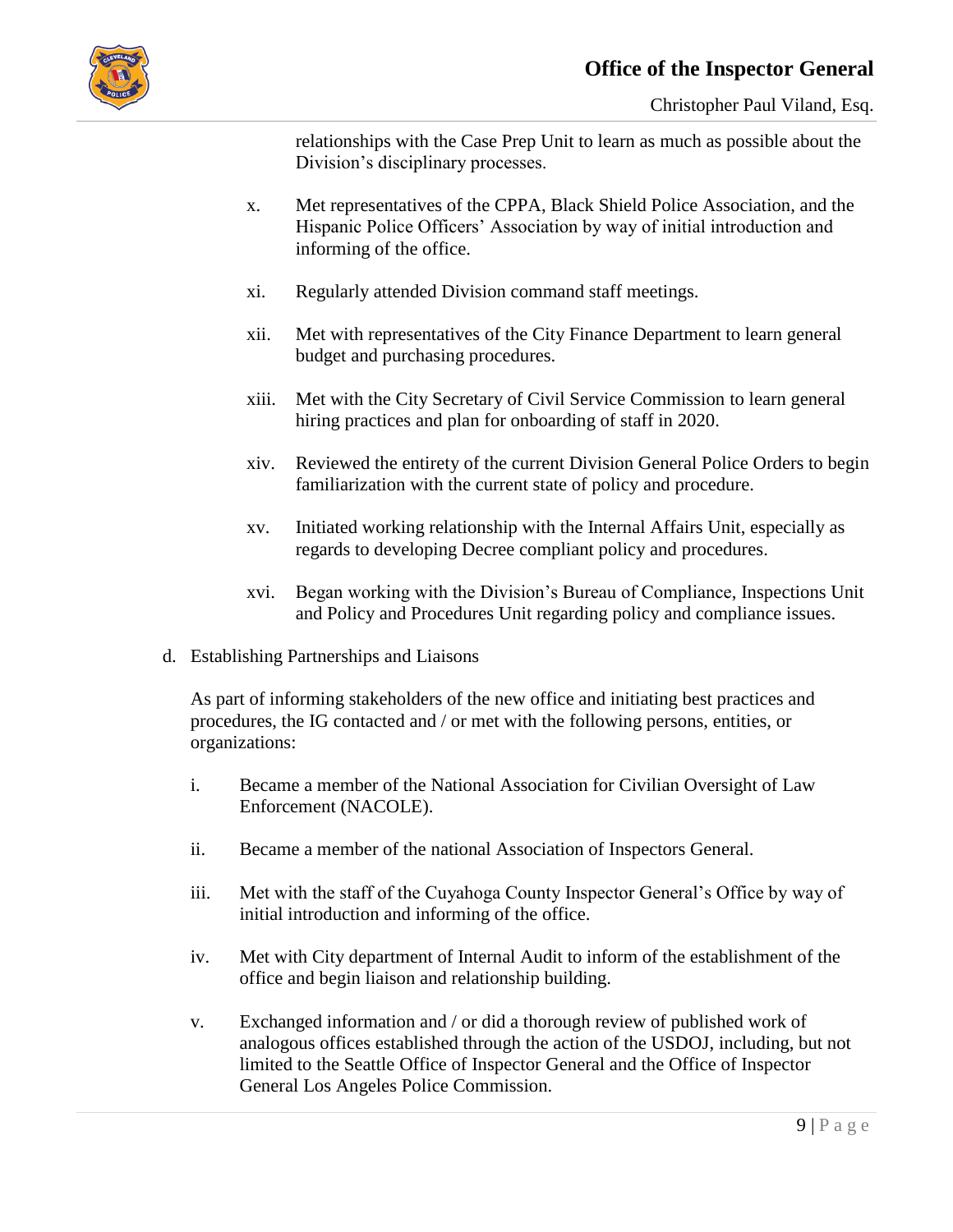

- vi. Met with the members and the Executive Director of the Community Police Commission to inform of the office and establish a working relationship regarding policy issues.
- vii. Met with and observed the Civilian Police Review Board (CPRB) during scheduled hearings to inform of the office and become more aware of the disciplinary processes involved.
- e. First Reviews and Work Product

In addition to the drafting of the office's Manual of Duties and Authorities, the IG was tasked by the Chief of Police with requests for recommendations in four specific areas of operations that would help the Division improve but also inform and familiarize the IG with as many aspects of administrative processes as possible during the last quarter of 2019. Those reviews were:

- i. Review of the IA Pro software in use by the Division and recommendations for improvement.
- ii. Review of disciplinary processes and timeframes for disciplinary hearings and recommendations for improvement.
- iii. Review of the Three Year Training Plan for the Division and recommendations for improvement.
- iv. Review of data collection by the Division and recommendations for improvement.

Formal recommendation memoranda regarding all four reviews have been provided to the Chief of Police.

#### <span id="page-9-0"></span>**5. Moving Into 2020**

The following goals, concerns, and projects have been assessed and accepted for completion in 2020 (subject to update and / or amendment).

<span id="page-9-1"></span>a. Continuing Liaison

The access granted to the IG and members of the office to individual Division employees, units, commands, equipment, data and stakeholders provides an incomparable and unique opportunity to become aware of concerns or issues; and, it is the plan of the OIG to continue to foster all of those relationships and to note and address those concerns and issues as they arise and as appropriate.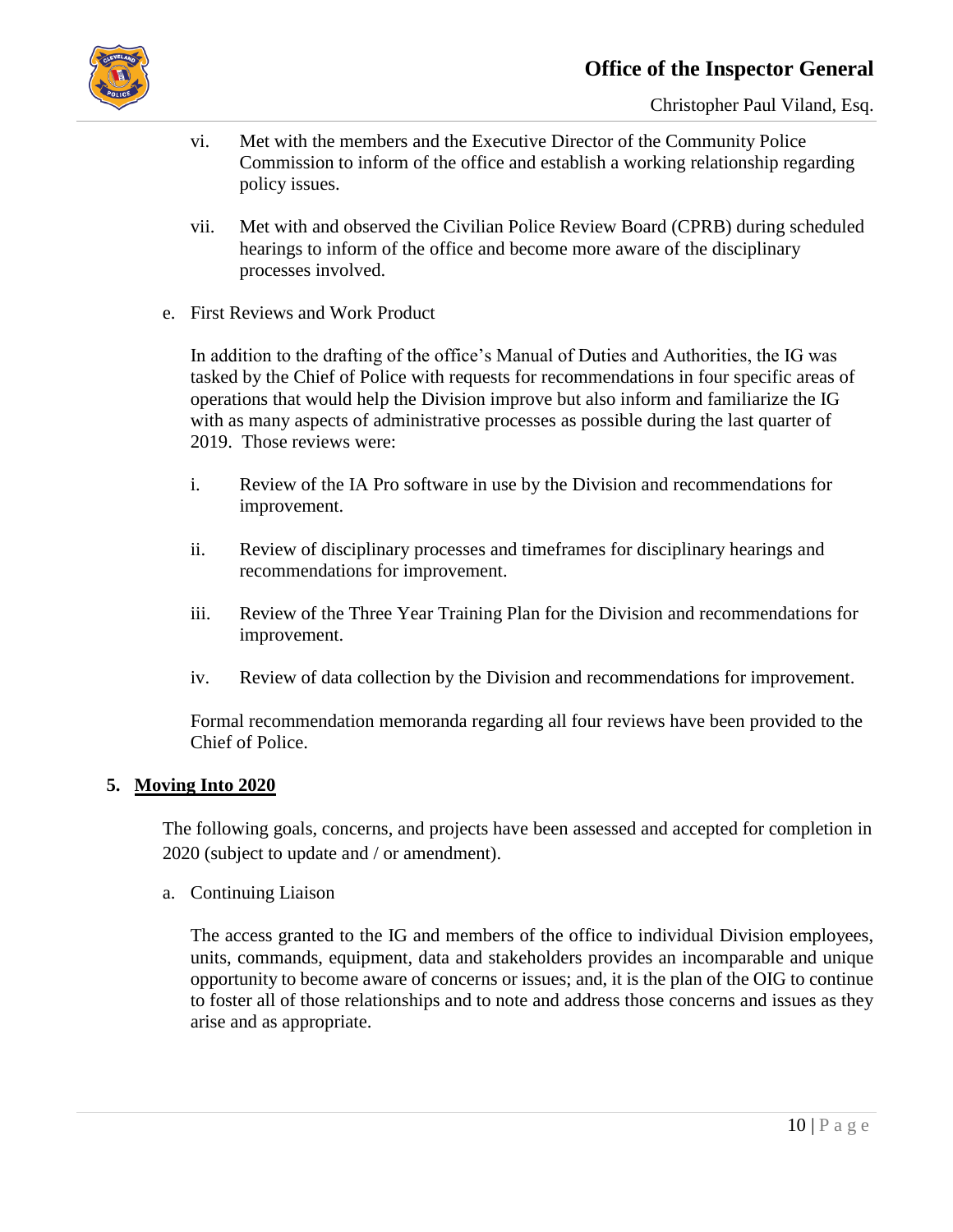

<span id="page-10-0"></span>b. Planned Reviews

The following formal reviews will take place during fiscal year 2020:

- i. Pursuant to the Decree's mandate to "analyze investigations conducted by OPS to determine whether they are timely, complete, thorough, and whether recommended dispositions are supported by the preponderance of the evidence<sup>4</sup>", the OIG will review and assess OPS case timelines and methodologies and make any necessary recommendations to ensure that the overarching philosophies and goals of the Decree are achieved. This review will include indicating opportunities for systemic improvement and trust between the OPS and the Division.
- ii. Also pursuant to the Decree, the OIG will "collect and analyze all sustained findings and the discipline imposed, including the use of mitigating and aggravating factors, to assess disciplinary trends and to determine whether discipline is consistently applied, fair and based on the nature of the allegation<sup>5</sup>". This review will begin with assessment of the Division's capabilities to provide valid data on such discipline from current software and progress as such data is available. [NOTE: This review will be conducted in such a manner as to be non-duplicative of the efforts of the Monitoring Team and their assessments of discipline in 2020. Therefore, this review may be limited, may consist solely of a gap analysis and fill in review, or may occur in concert with Monitoring Team efforts.]
- iii. In the context of local media coverage of activists alleging that police officers at another Northeast Ohio agency had not completed state required update training and were therefore acting without authorization; impersonating police<sup>6</sup>, the OIG will conduct a review of Division records documenting the Continuing Professional Training (CPT) hours required by the Ohio Peace Officer Training Commission and all other documentation required to maintain state certification of Division officers.
- iv. The CDP must provide firearms to each individual sworn officer as well as maintaining an inventory for training, replacement, specialized units or services. The Division is responsible for the procurement, recording, storage, dispensing, tracking and disposition of all firearms in such inventory. Such processes are critical to the

 $\overline{a}$ 

<sup>4</sup> *United States of America v. City of Cleveland*, United States District Court, Northern District of Ohio, Eastern Division, 1:15 CV 01046, Settlement Agreement at ¶253(f).

 $<sup>5</sup>$  *Id.* at [253(g).</sup>

<sup>6</sup> *See*, *e.g.*, Cuyahoga County Court of Common Pleas Case No. SD-18-077858 *Mariah Crenshaw v. Affidavit Statement Having Knowledge of etc.*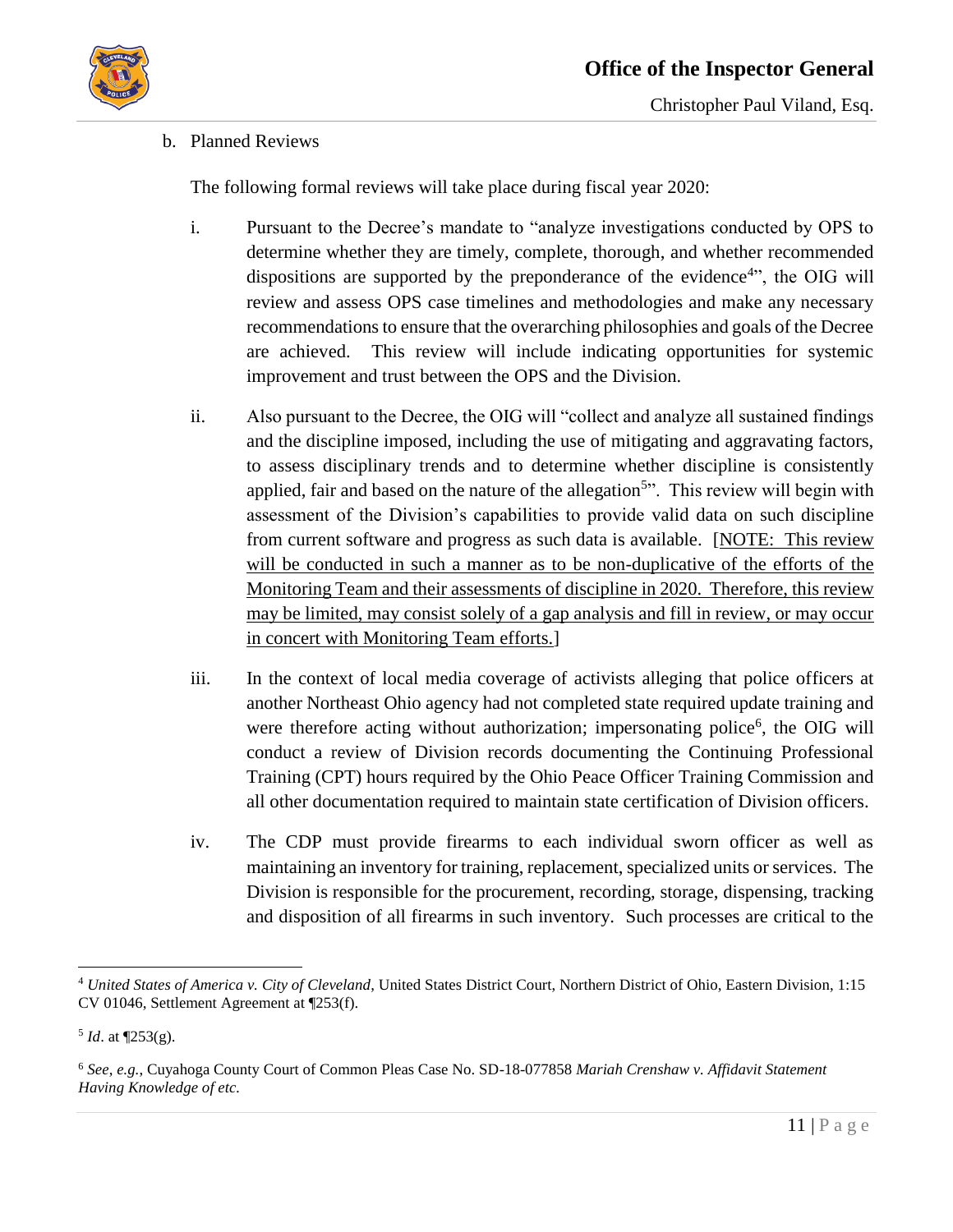



mission of the CDP and the safety of employees and citizens. Therefore, the OIG will work in concert with the City Department of Internal Audit and the Ordnance Unit to review inventory and tracking procedures for Division owned firearms to ensure that proper controls and procedures are in effect and to make such recommendations as appropriate to the findings.

- v. In November, 2017, an amendment to the Ohio Constitution was passed, known colloquially as Marsy's Law. This amendment enacted a re-written Article I, Section 10a dealing with Victim's Rights. The OIG intends to work in concert with the Division to ensure that all policy and procedure is in compliance with applicable Marsy's Law provisions as well as the victim's rights ordinances<sup>7</sup> in the Ohio Revised Code that apply to law enforcement agencies.
- <span id="page-11-0"></span>c. Special Projects

The following additional projects will take place during 2020 to effectively operate a fully functional office:

- i. Staffing: The IG expects to onboard staff, especially with audit or policy analysis backgrounds, to assist in the assessment of the efficacy of data usage and discipline, and the compliance with Decree related policy and procedure in daily operations.
- ii. Policy Work: In 2020, the OIG plans to formalize the participation of the office into the daily policy and procedure processes of the Division so as to recommend, review and assess compliance pursuant to the Decree<sup>8</sup>. Consistent field work and liaison with individual neighborhood district beats and specialized units will continue with purpose to obtain feedback and observation of policy and compliance related issues. Where possible the OIG will assist the Division's Policy Unit with process improvement recommendations to ensure that all Division members have immediate access to necessary policy documents.
- iii. Web Presence: It is the intention of the IG to work with the Division and the IT department of the City to effectively initiate a web presence for the OIG on the City's website.

 $\overline{a}$ <sup>7</sup> *See*, *e.g.*, Ohio Revised Code §§2930.04-5; Ohio Revised Code §109.42.

<sup>8</sup> *Id*. at ¶253(a) and (b).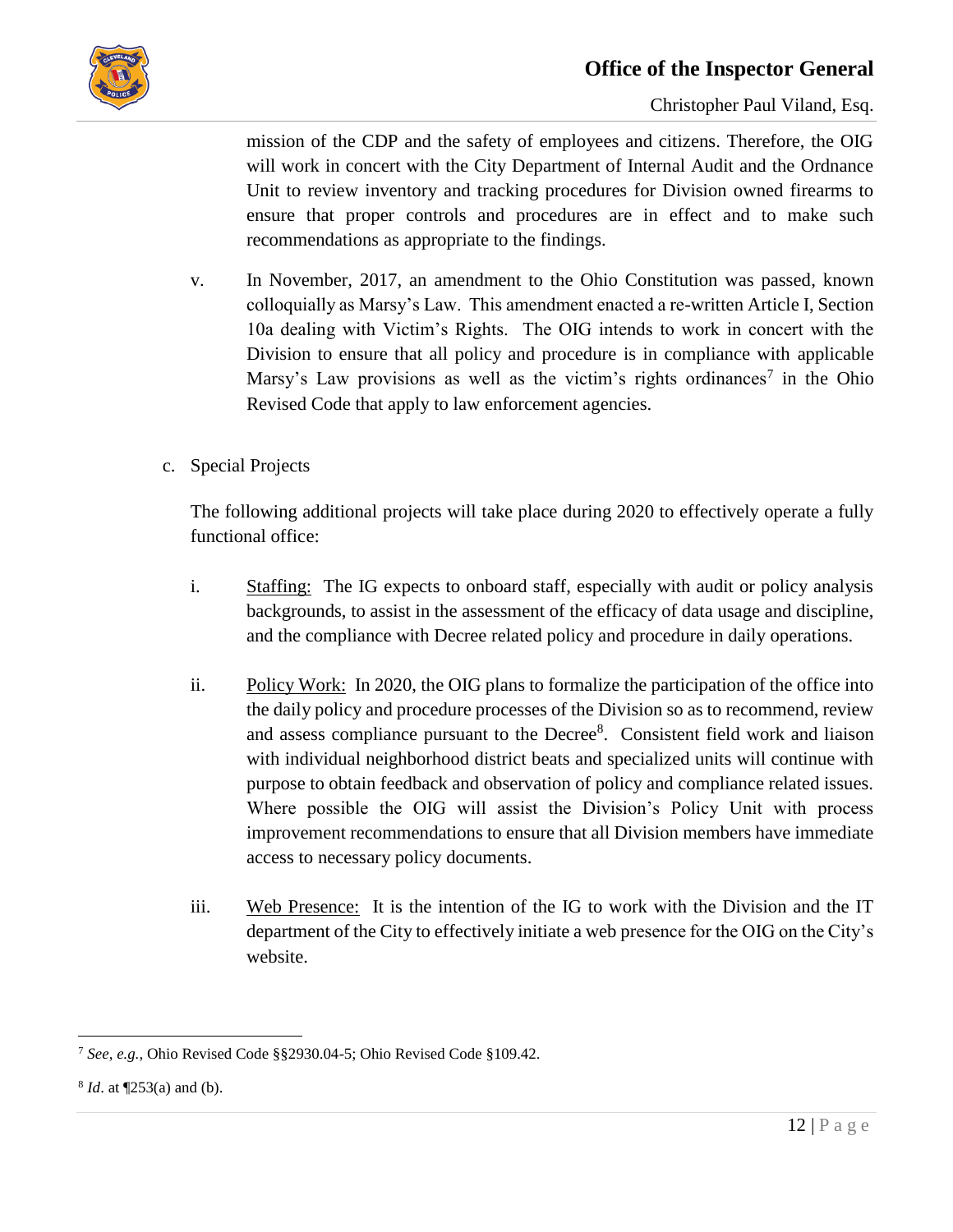

Christopher Paul Viland, Esq.

iv. Training: In order to better professionalize the office, the OIG plans to have staff obtain certification as either a Certified Inspector General or a Certified Inspector General Auditor, Investigator, or Inspector/Evaluator through the Association of Inspectors General certification programs in 2020. As staffing, budget and timing permit, other educational opportunities will be sought throughout the year for all OIG staff.

#### <span id="page-12-0"></span>**6. Conclusion**

Establishment of a new position and office has been challenging especially in light of the fact that the majority of Decree related impact on Division operations has been ongoing for the last four years. That being said, the support of all levels of the Division and the other stakeholders in civilian participation has made the process smoother. As 2020 will bring implementation of a number of new policies into practice, including, but not limited to: Internal Affairs (Manual and Policy), Force Review Board Policy, Force Investigation Team (Manual and Policy), Public Complaint Policy, and Internal Complaint Policy, the OIG plans to continue to observe and assess any applicable aspect of operations so as to better the transparency and efficiency of the Division with a primary goal of protecting the safety of the officers who put their lives on the line every day and the citizens they have been appointed the guardians of.

It has been a singularly distinctive honor to have been selected to serve, and it is with respect that I submit this annual Work Plan.

Christopher Paul Viland, Esq. #3700 Inspector General Cleveland Division of Police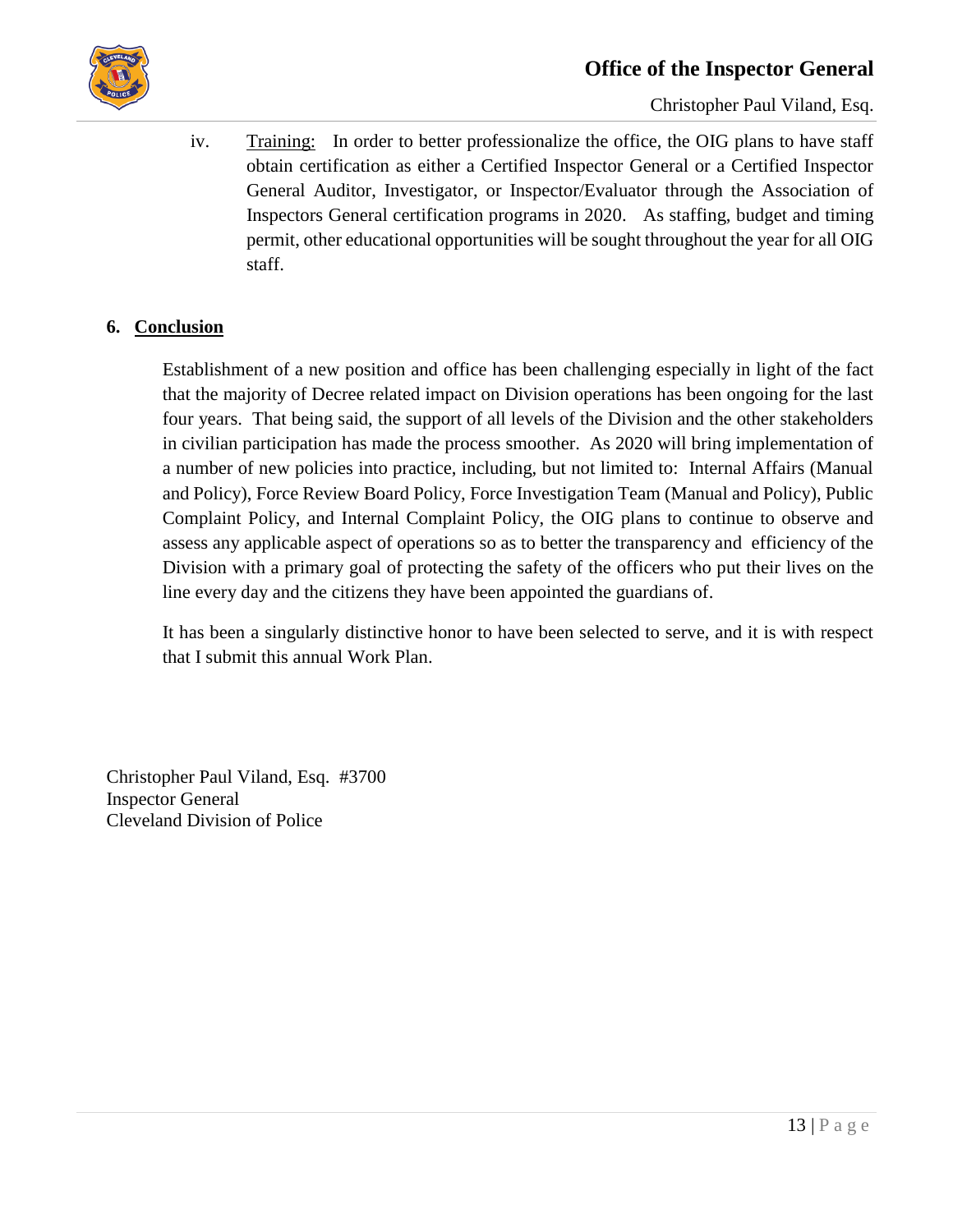

#### <span id="page-13-0"></span>**7. APPENDIX I: Divisional Notice 19-289**

DATE: SEPTEMBER 12, 2019 NUMBER: 19-289 SUBJECT: POLICE INSPECTOR GENERAL CHIEF: Calvin D. Williams, Chief PAGE(S): 1 of 1

The Cleveland Division of Police hired its first Police Inspector General (IG). This position is filled by former Solon Police Chief Christopher P. Viland, Esq.

The IG's job duties include reviewing, auditing, and analyzing many aspects of the Division such as policies and practices, training, equipment, discipline, OPS complaints, and other duties as described in the Settlement Agreement, ¶253. The IG will provide recommendations and create reports for improvement in these areas. The IG reports directly to the Chief of Police.